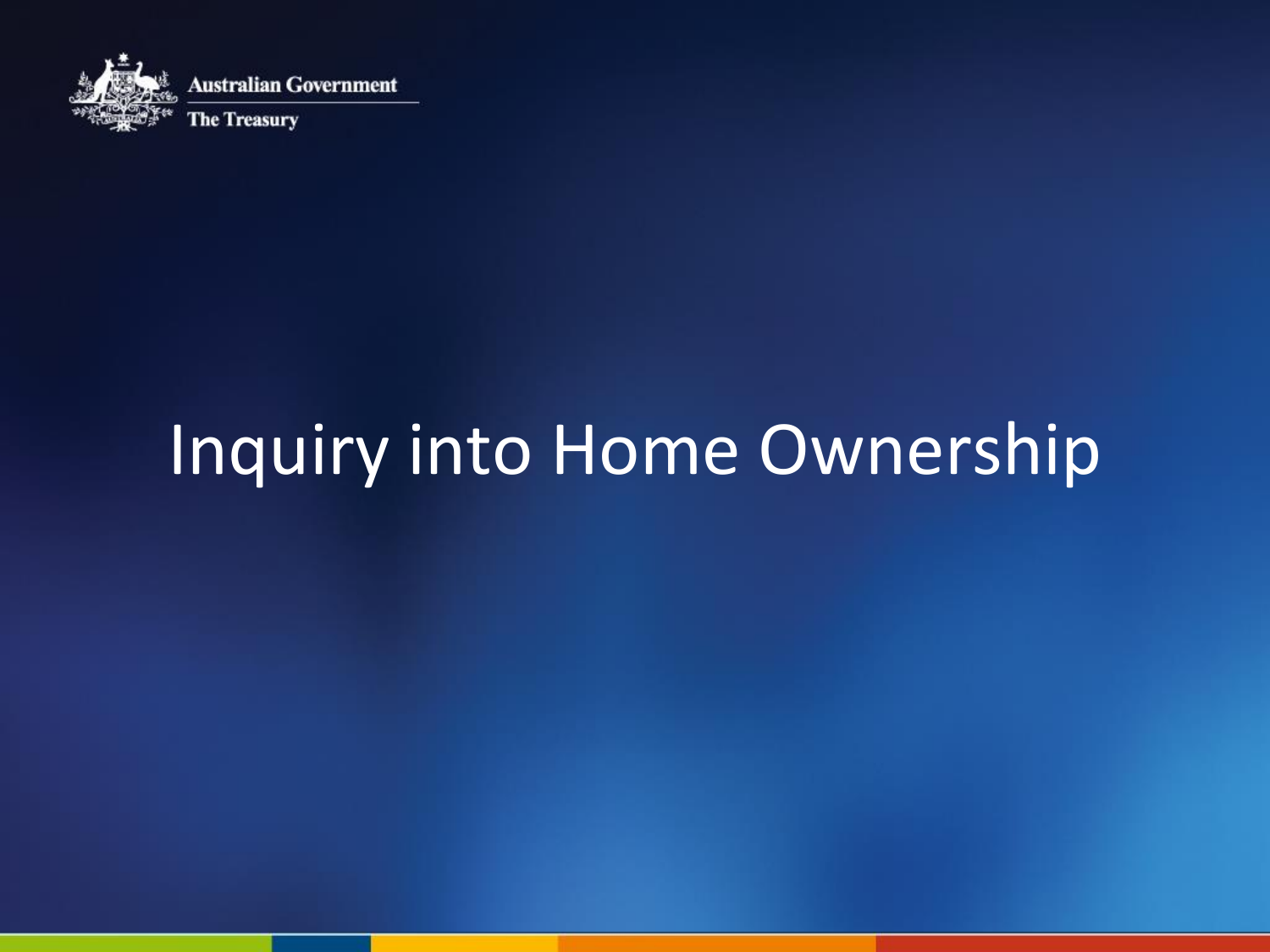#### Proportion of home owners



Source: Census data & Kryger, T. (2009), Home Ownership in Australia – data and trends, Research Paper, Parliamentary Library, Canberra, 11 Feb.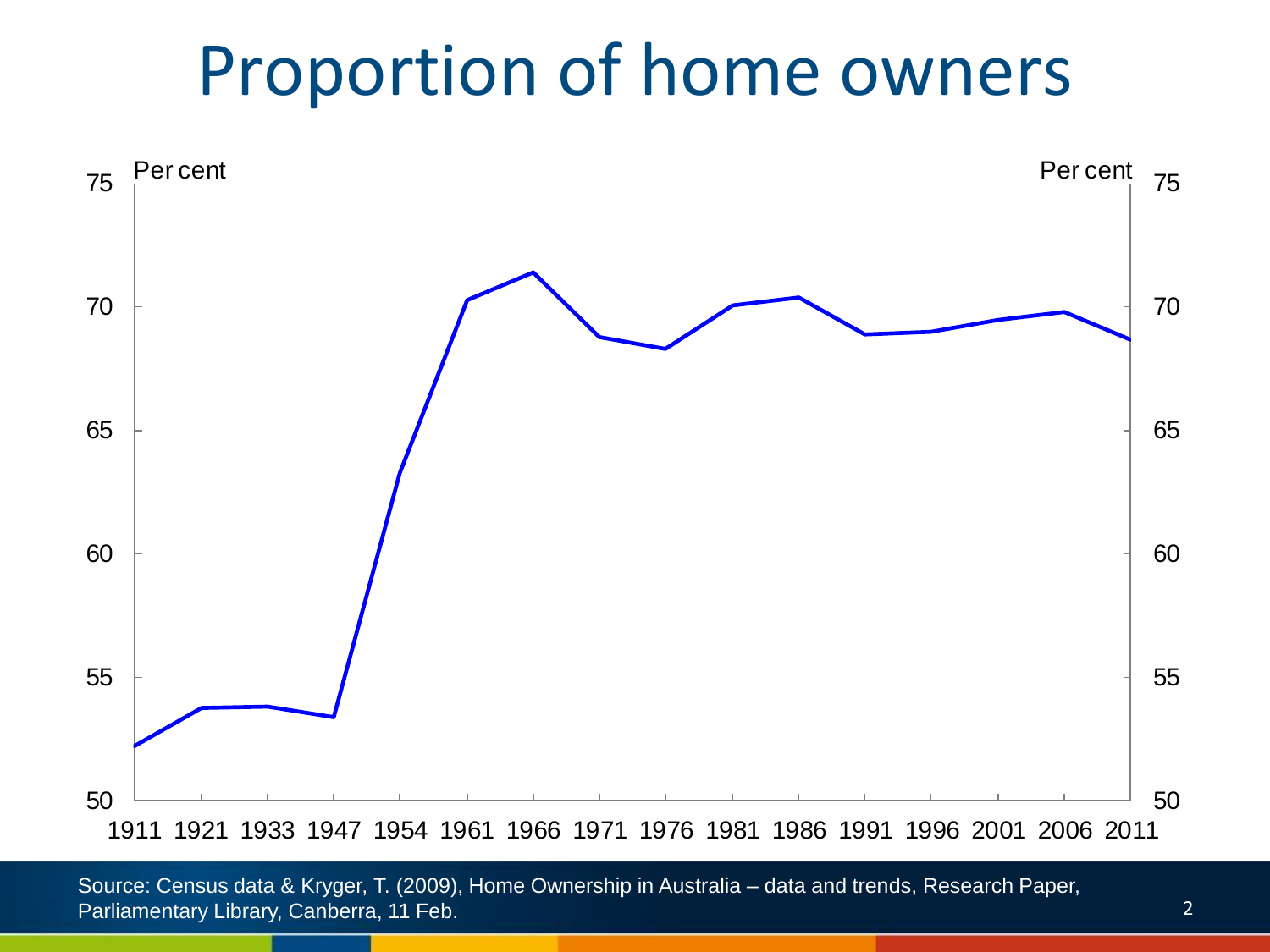#### Real private dwellings investment

![](_page_2_Figure_1.jpeg)

Source: ABS Cat. No. 5206.0.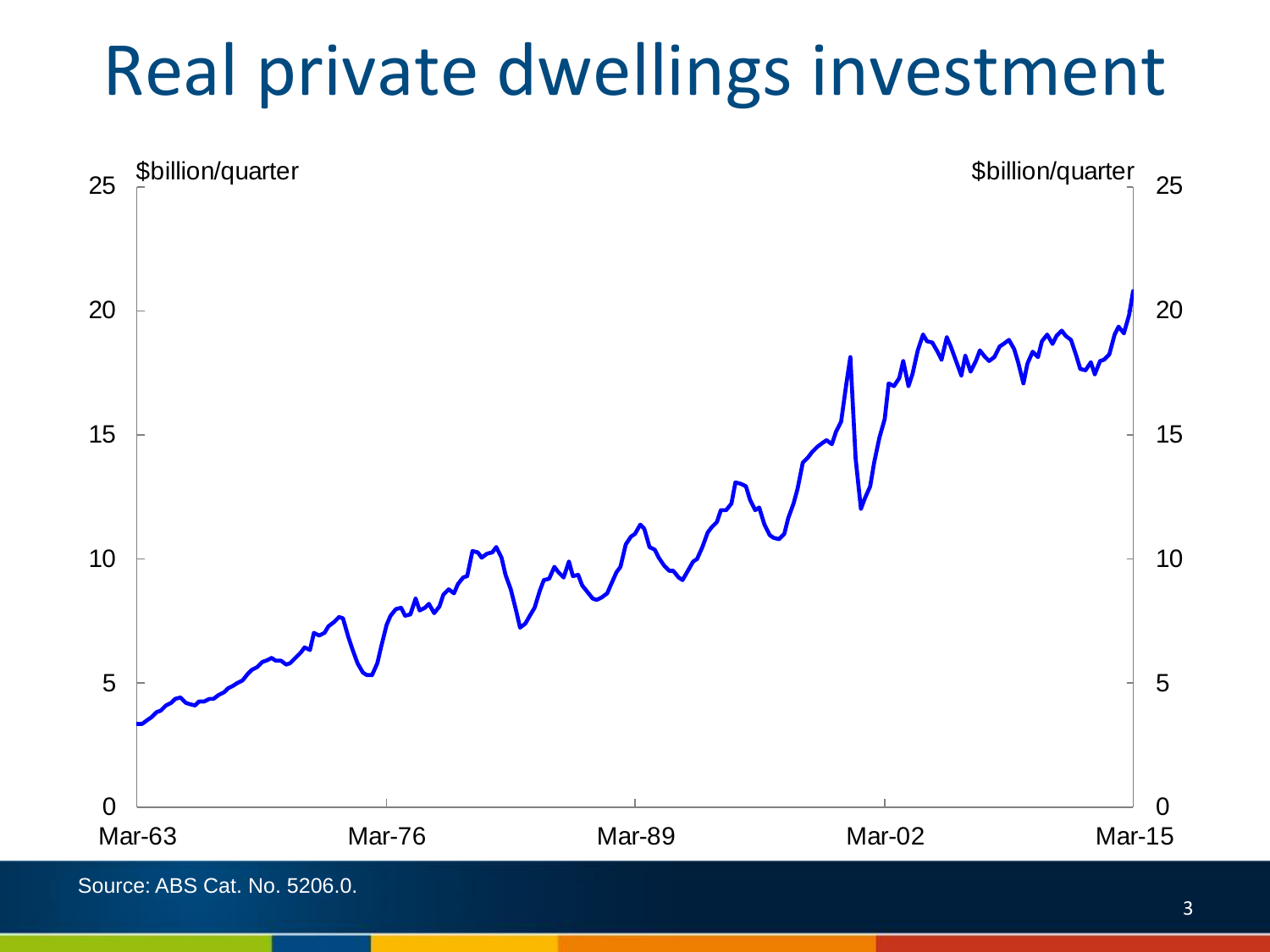#### Total building approvals

![](_page_3_Figure_1.jpeg)

Source: ABS Cat. No. 8731.0.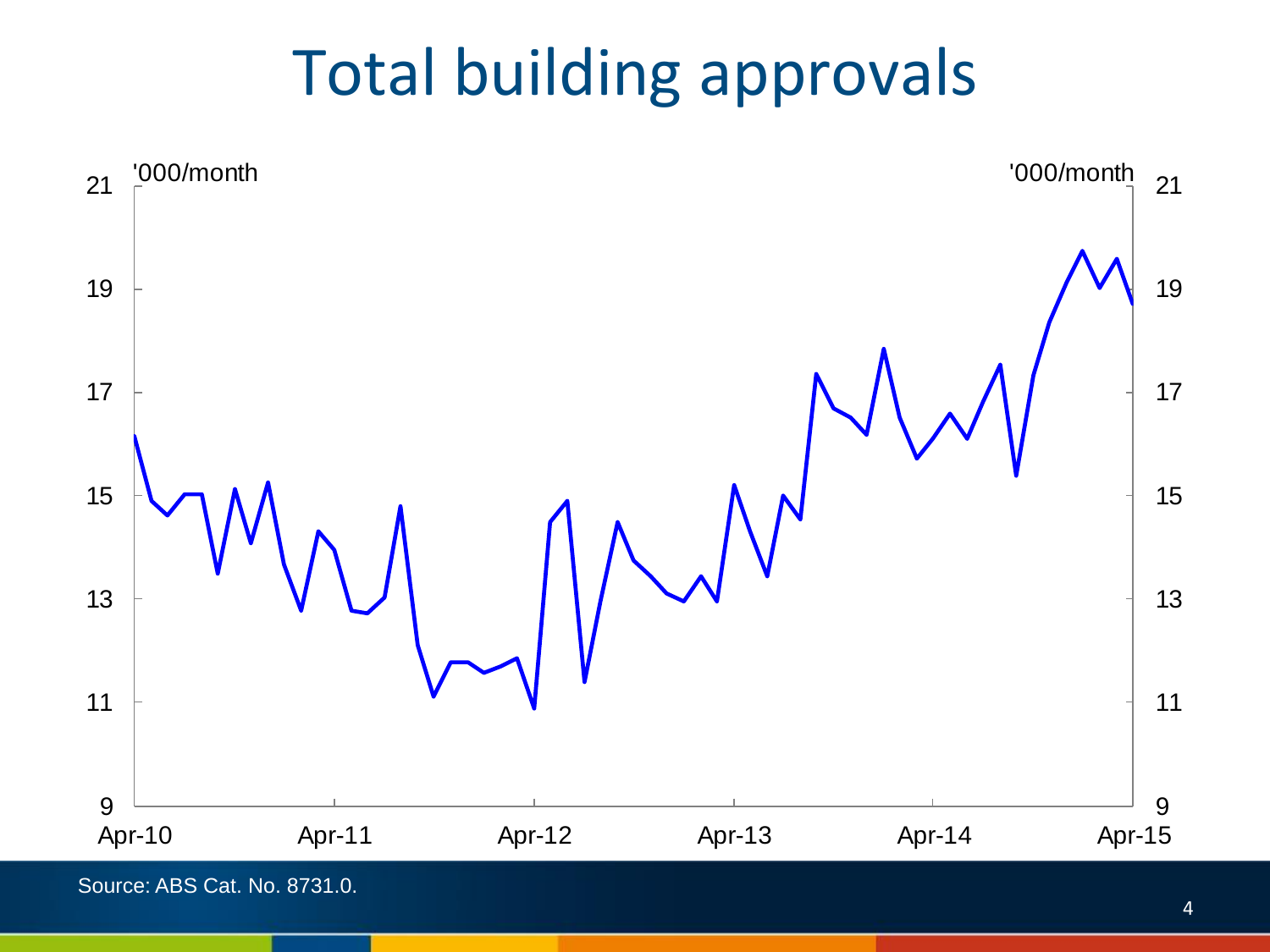# Dwelling completions

![](_page_4_Figure_1.jpeg)

Source: ABS Cat. No. 8752.0.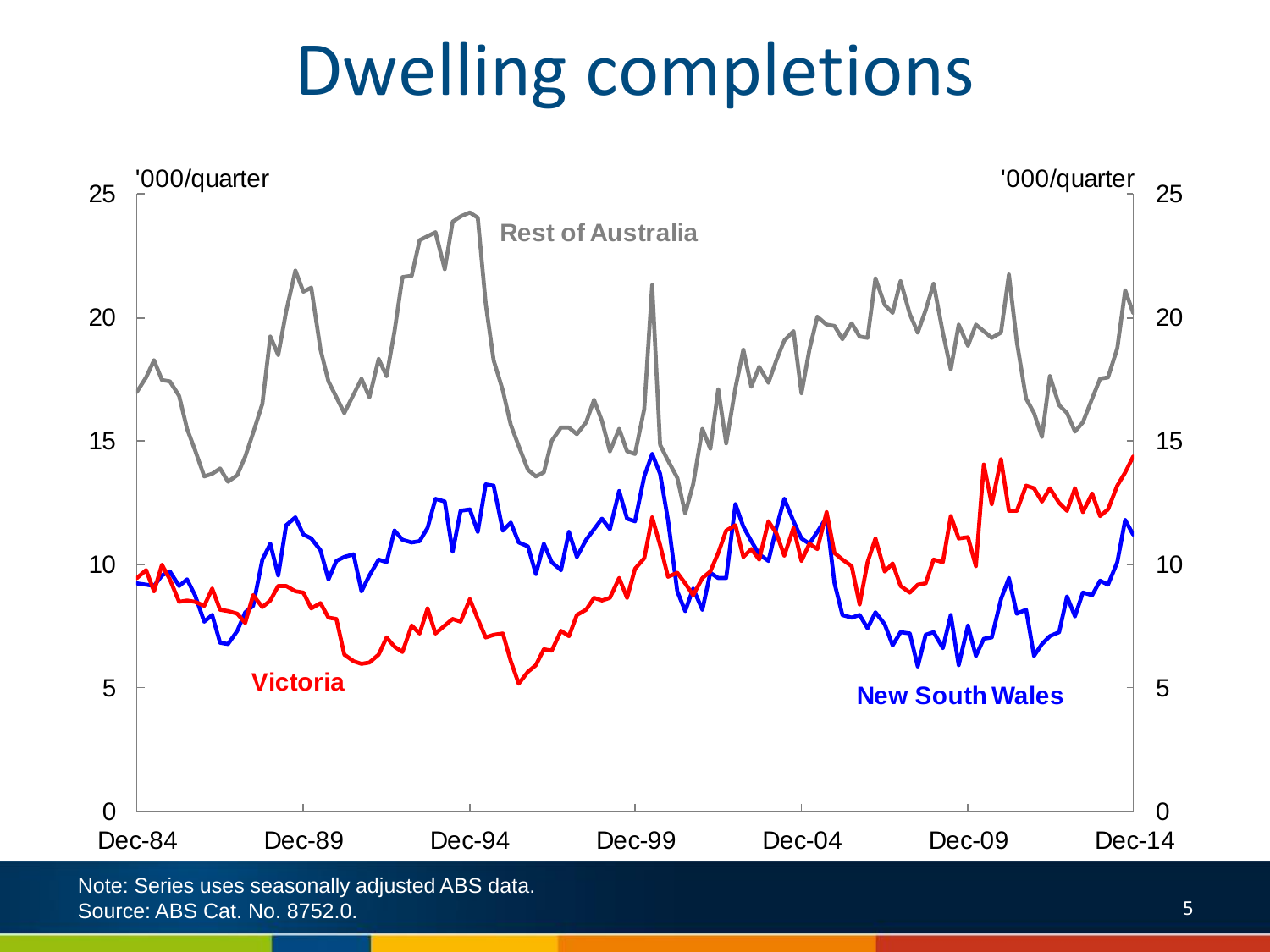## Capital city average vacancy rates

![](_page_5_Figure_1.jpeg)

Source: Real Estate Institute of Australia.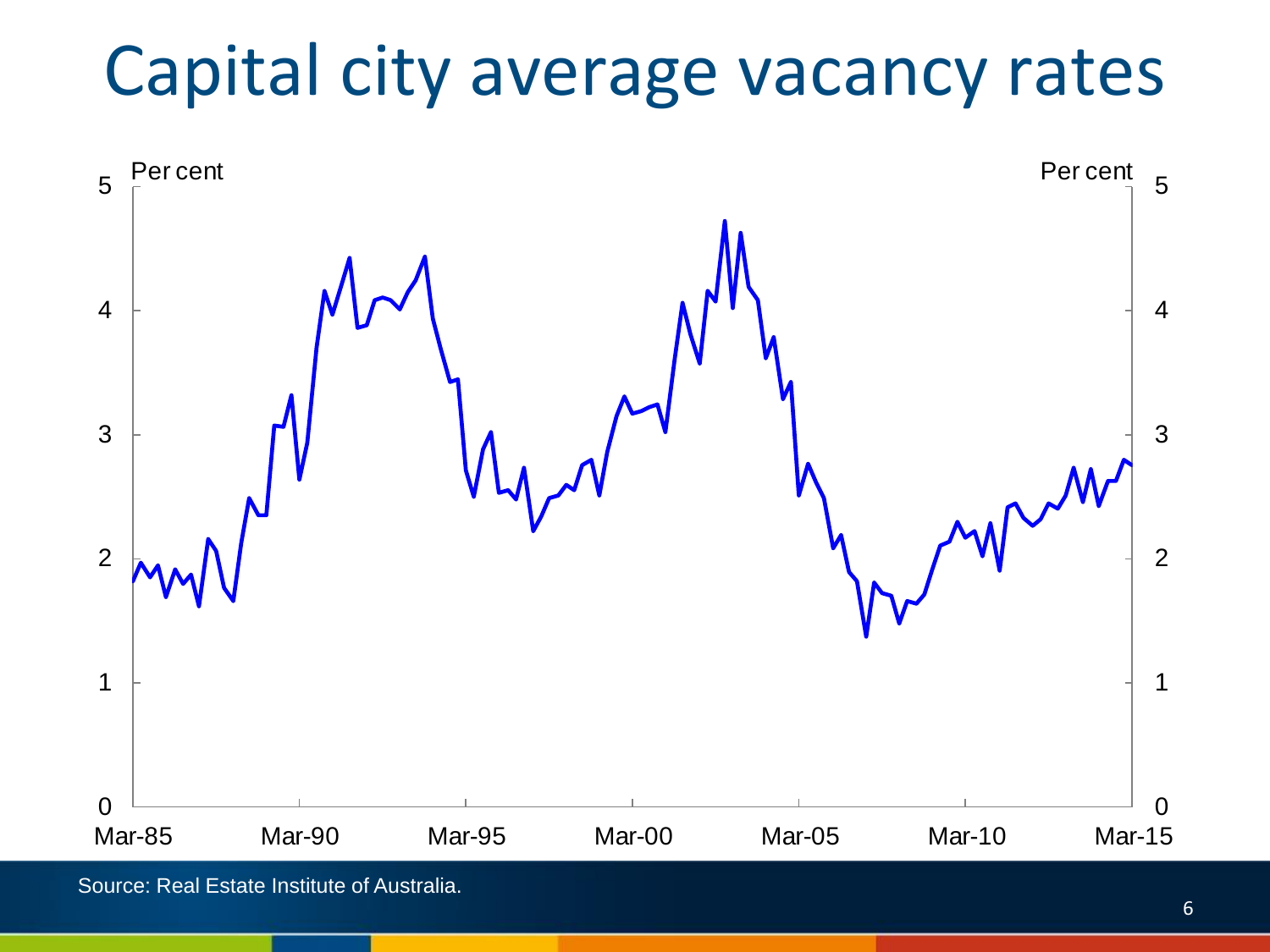#### Rental yields – net yield three bedroom house

![](_page_6_Figure_1.jpeg)

 Note: Net rental yields are average across Australian capital cities and is calculated by dividing net annual rental income by the overall median price. It does not take capital growth into account. Net rental income is median rent adjusted downward by 20% to take into account costs including maintenance, insurance and agency fees that are associated with ownership of an investment property. Source: Real Estate Institute of Australia.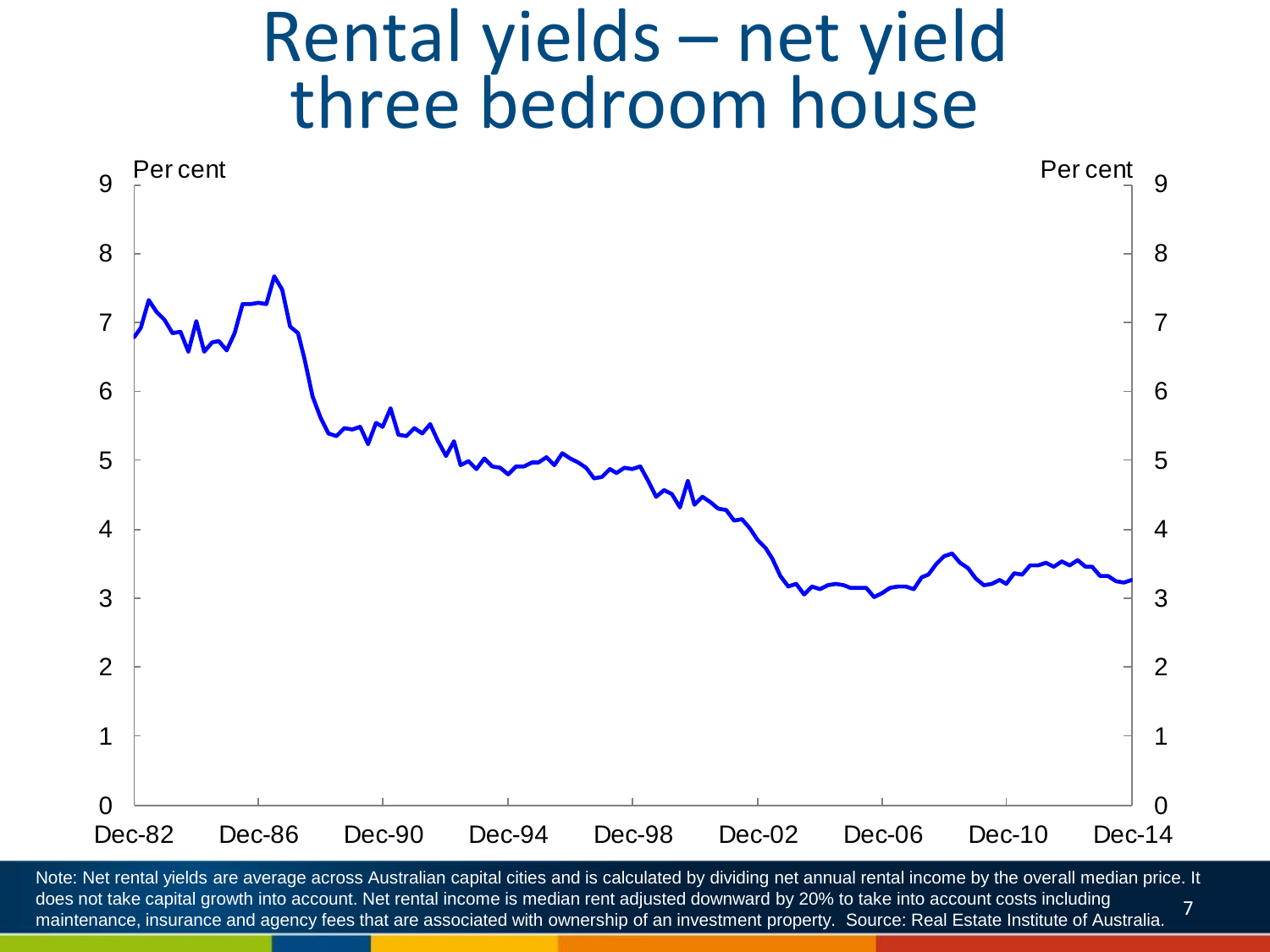## Dwelling price growth

![](_page_7_Figure_1.jpeg)

Note: Dwelling price growth is average of eight capital cities. Source: CoreLogic.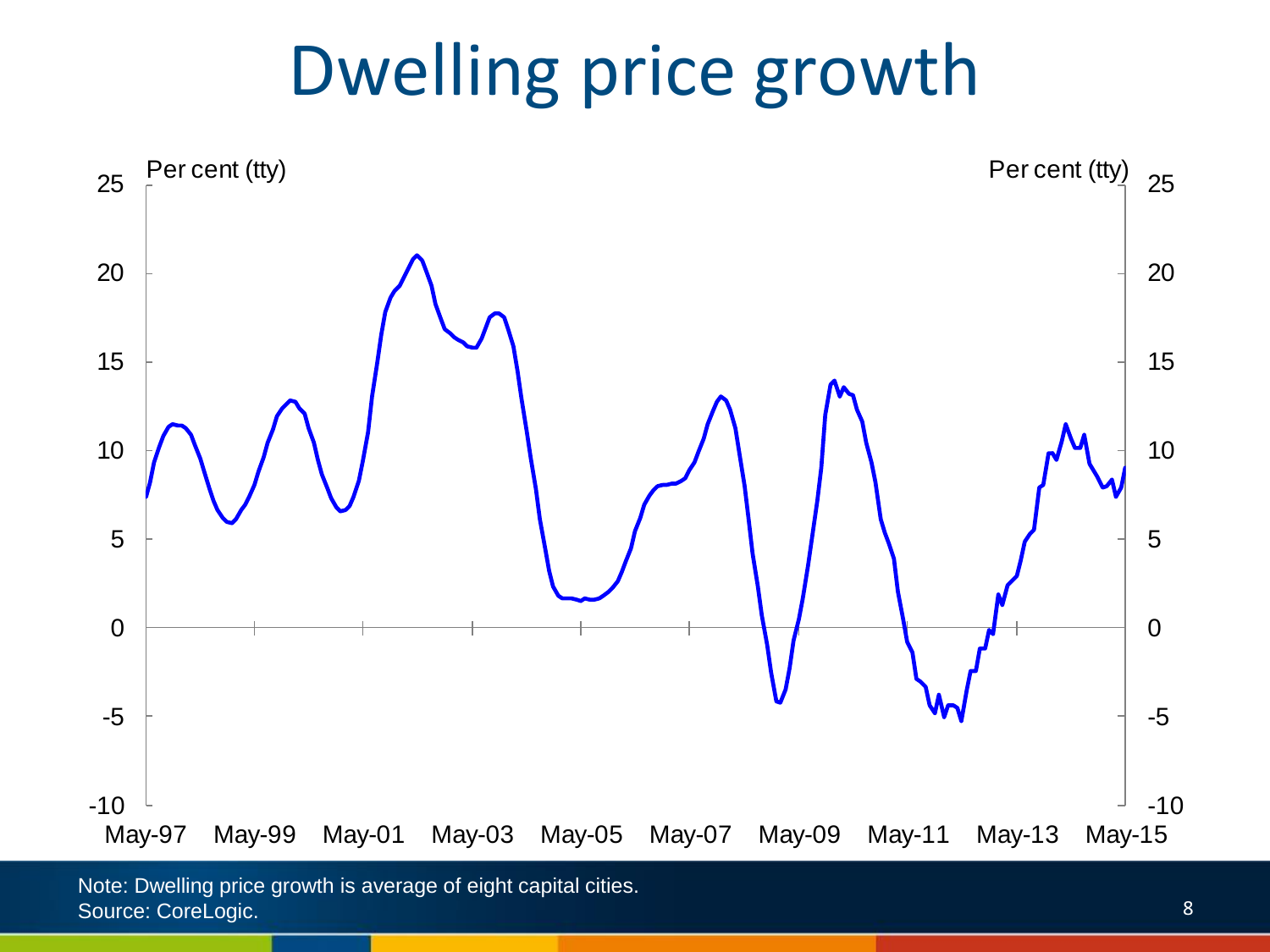# Dwelling price growth – capital cities

![](_page_8_Figure_1.jpeg)

Source: CoreLogic.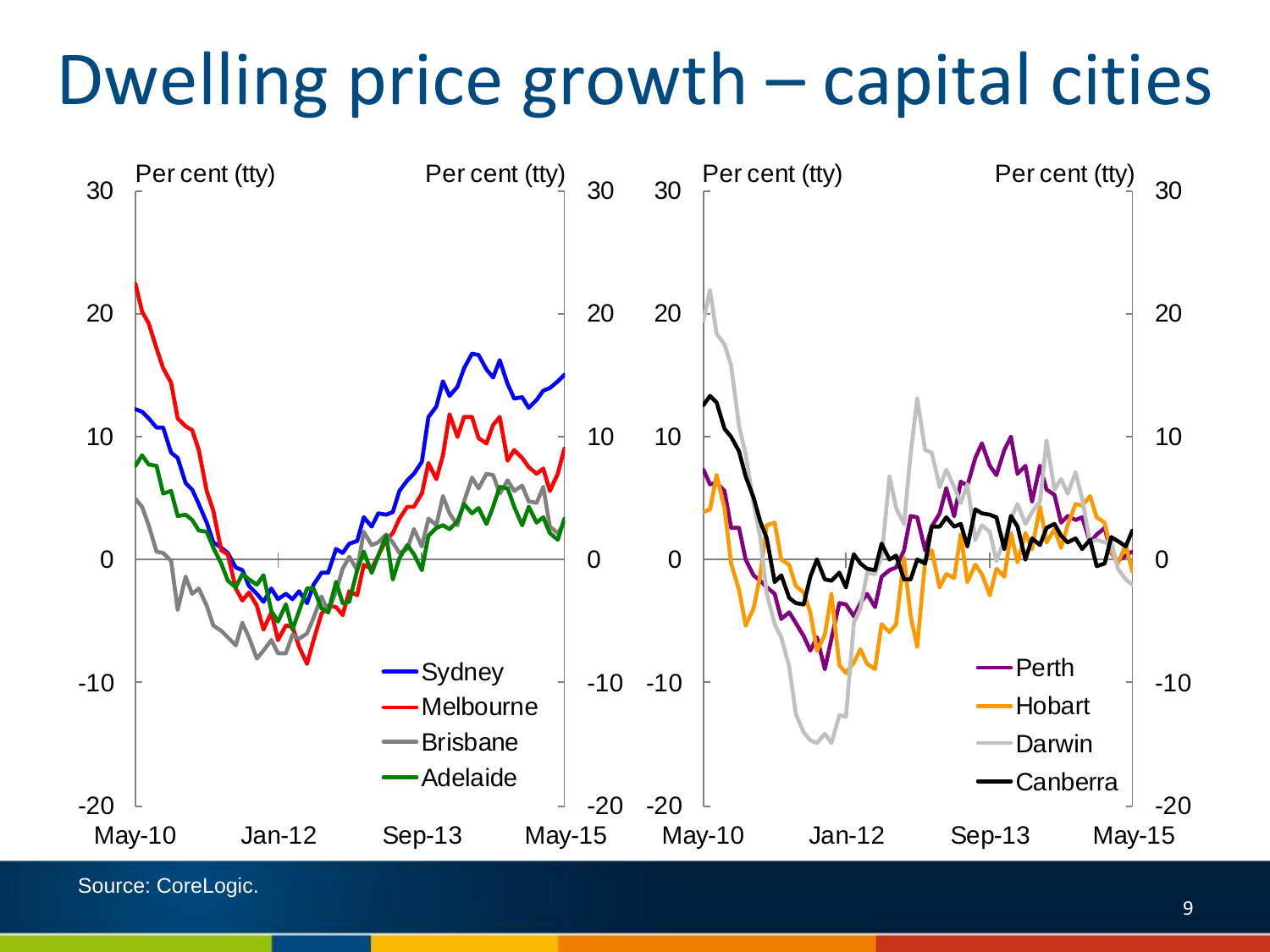![](_page_9_Figure_0.jpeg)

Note: Income is before interest expenses.

Source: ABS Cat. No. 5206.0, CoreLogic, Housing Industry Association and Treasury.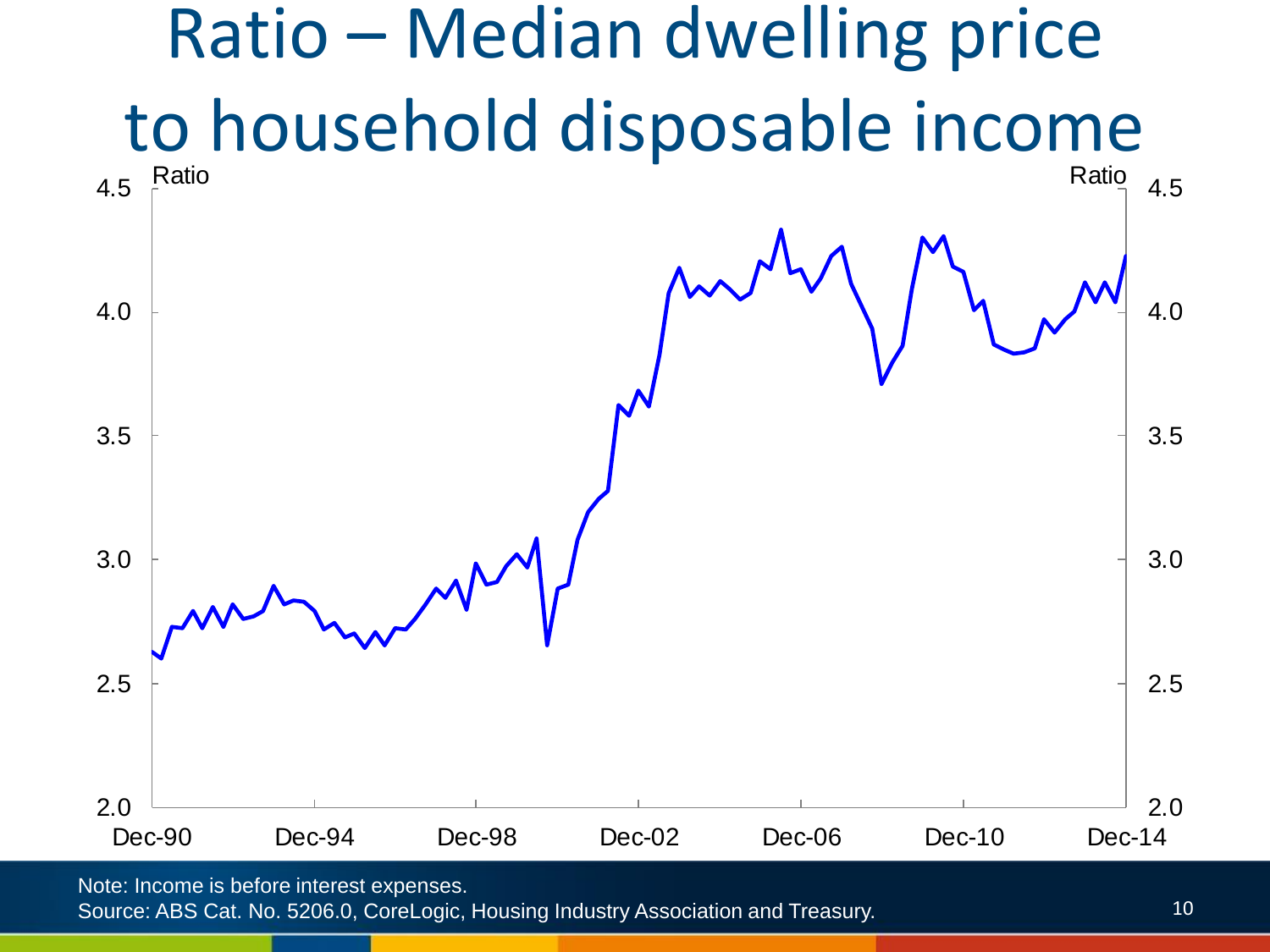#### Home loan affordability

![](_page_10_Figure_1.jpeg)

Note: The Home Loan Affordability Indicator (HLAI) reflects the ratio of median family income to average loan repayments. An increasing value reflects improving affordability of housing loans. Source: Real Estate Institute of Australia time series and affordability reports before December 1996.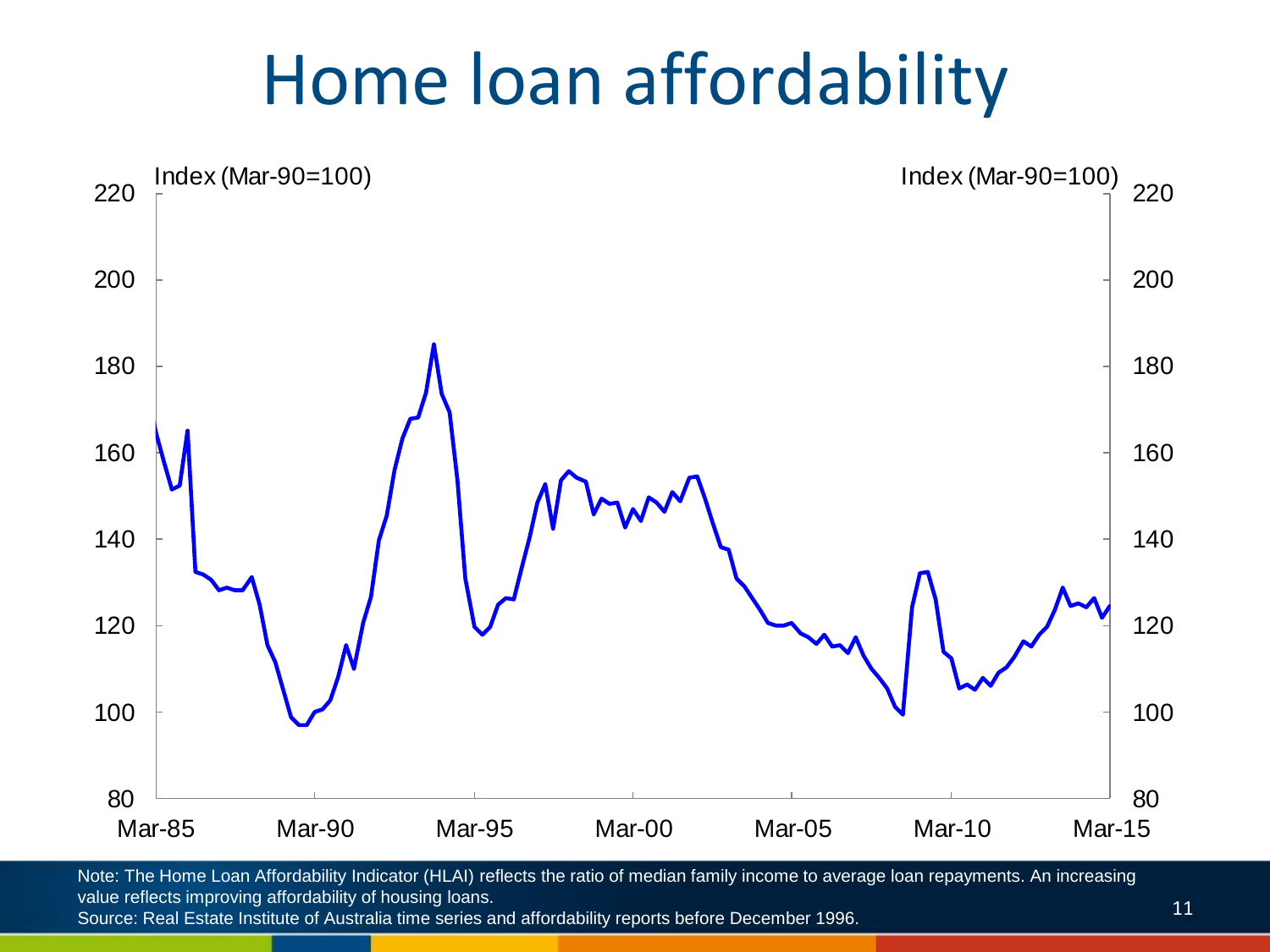## Population growth

![](_page_11_Figure_1.jpeg)

Source: ABS Cat. No. 3101.0.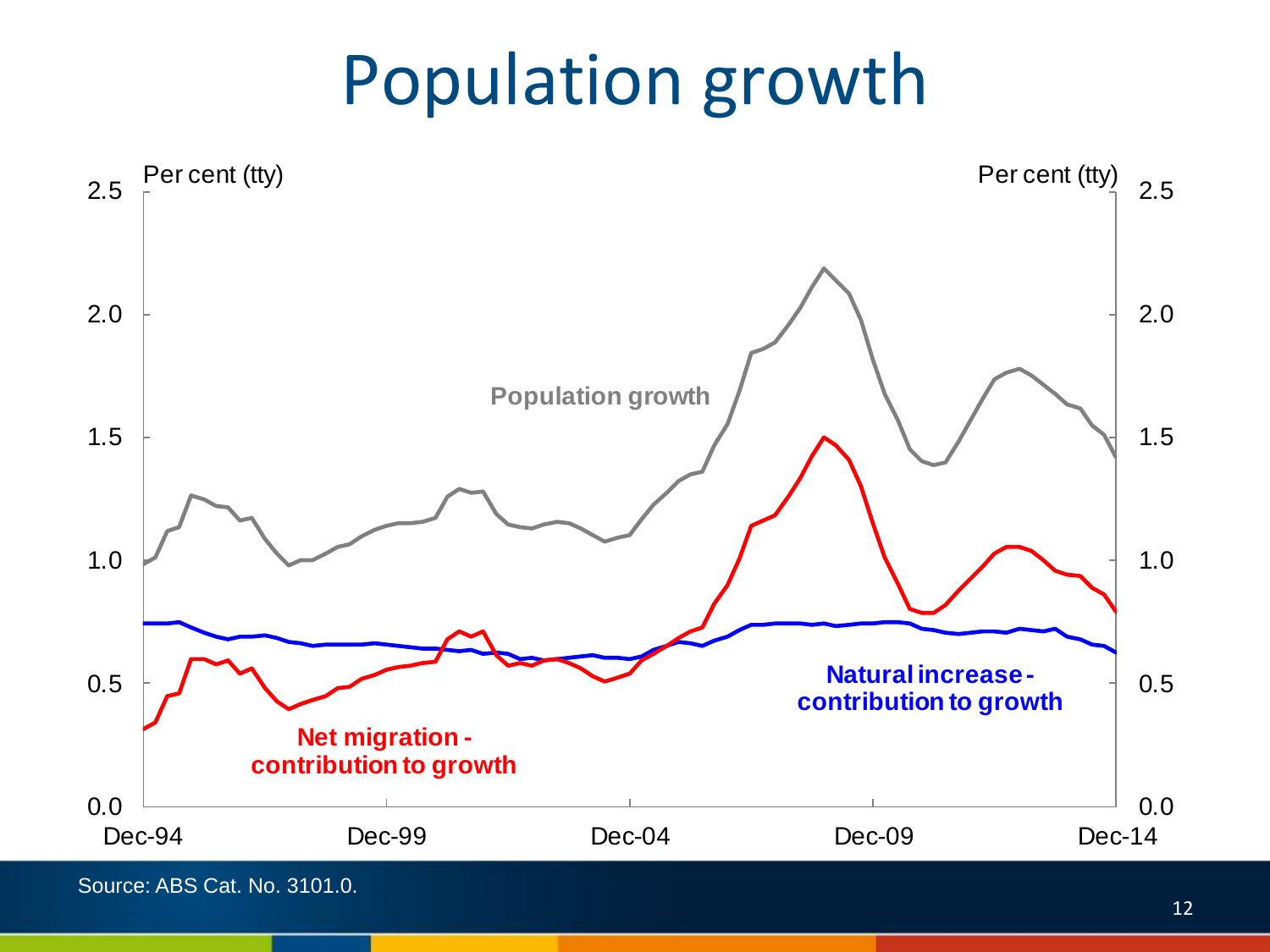## Average residents per household

![](_page_12_Figure_1.jpeg)

Source: Censuses.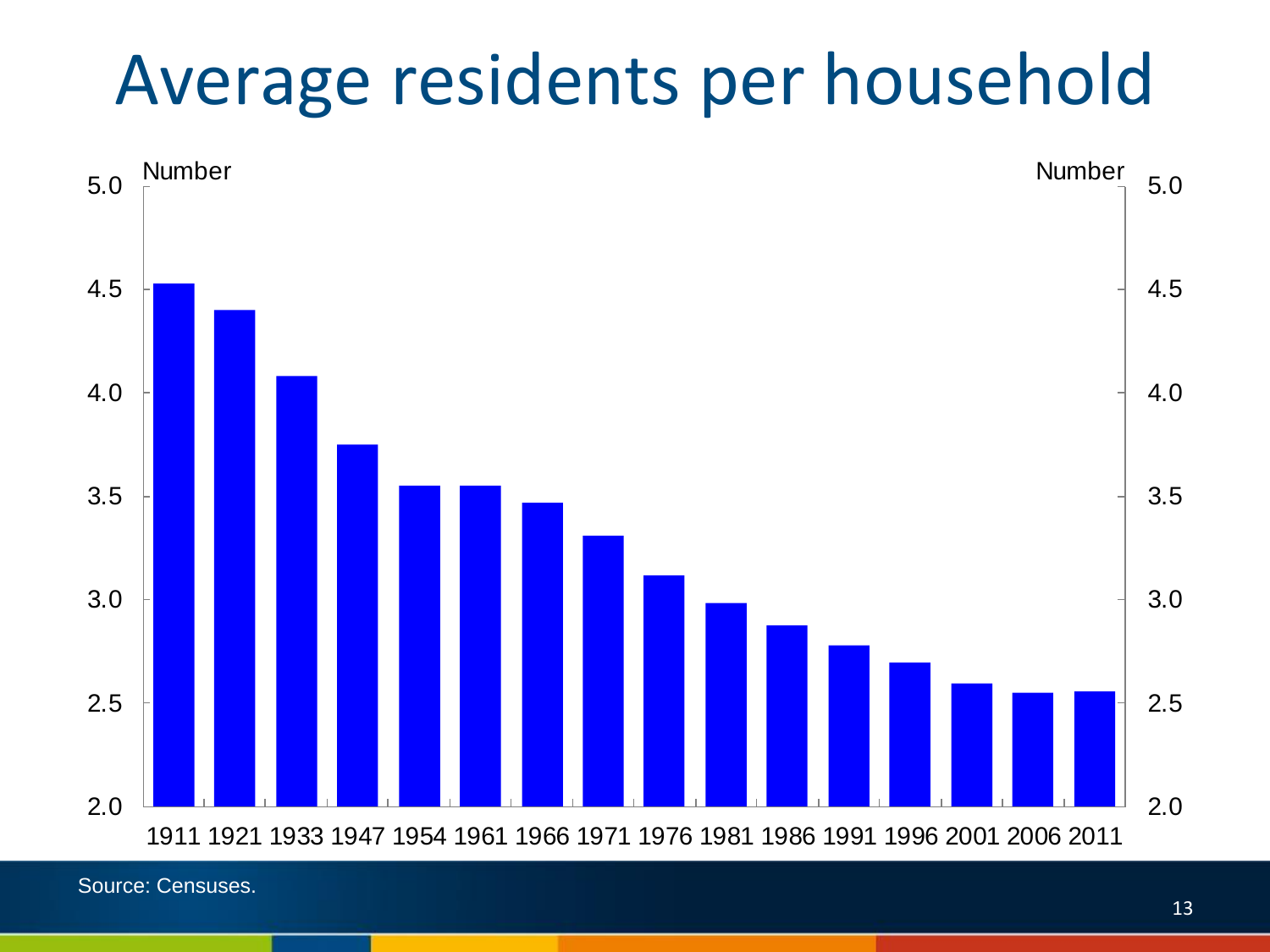## Annual dwelling completions

![](_page_13_Figure_1.jpeg)

Note: Series is a rolling four quarter sum of total completions using original data. Source: ABS Cat. No. 8752.0.